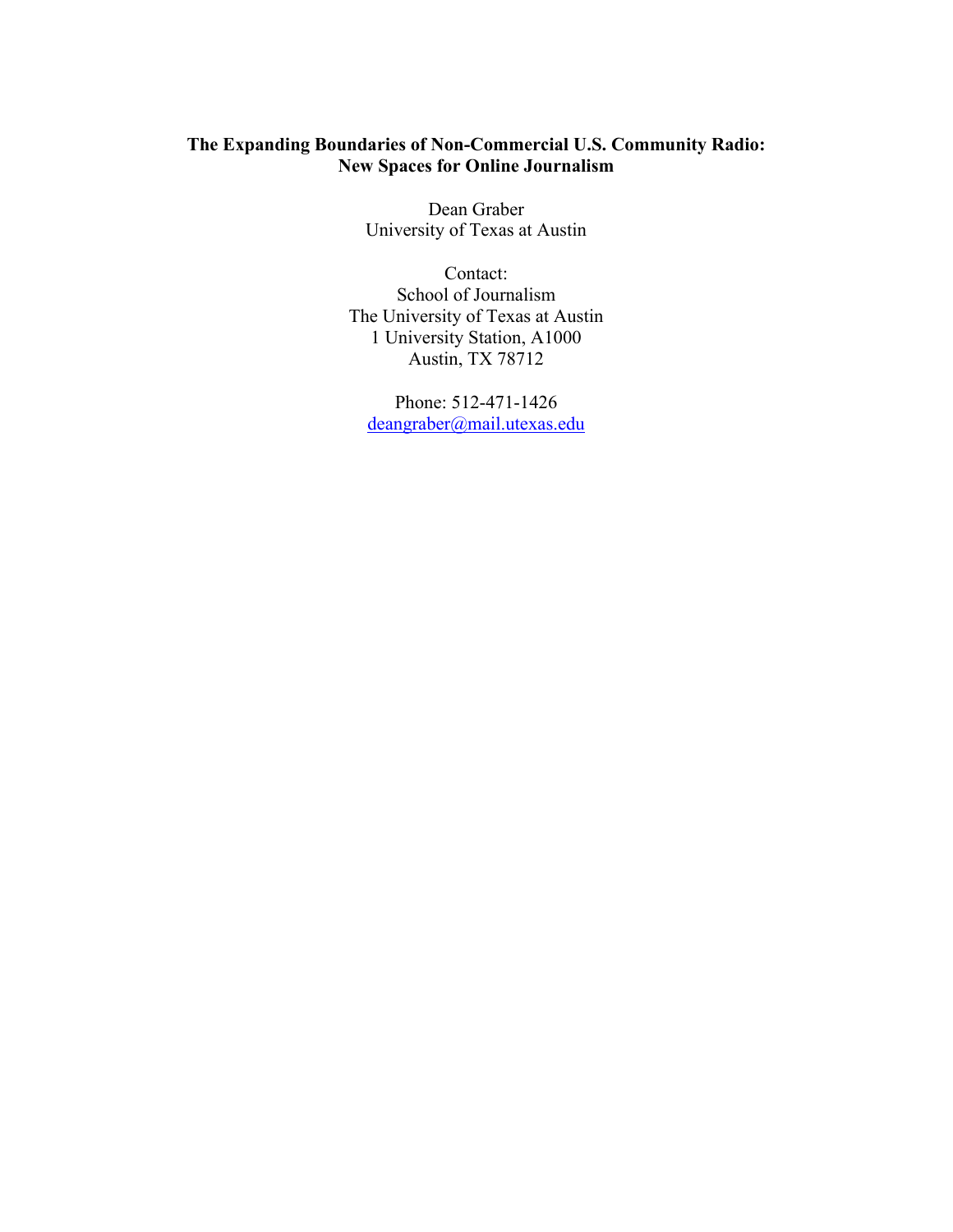## **The Expanding Boundaries of Non-Commercial U.S. Community Radio: New Spaces for Online Journalism**

Scholarly and professional discussions in the United States about the phenomenon described as "citizen journalism" emphasize the Internet's abilities in the  $21<sup>st</sup>$  century to engage members of the public who are not professional journalists to gather and report local news in their communities, and to extend such reporting to national and international audiences. However, such discussions often understate or ignore the existence of previous generations of citizen-produced media, such as the "underground press" (Peck, 1985; Rossinow, 1998; Gitlin, 2003); non-commercial "community radio" (Barlow, 1988; Girard, 1992; Keith, 1995; Beatty, 2000; Howley, 2001; Downing, 2001; Daley, 2004); and "community television" (Downing, 2001; Halleck, 2001; Rodriguez, 2001). Radio, in particular, is often missing or underrepresented in  $21<sup>st</sup>$  century discussions about U.S. citizen journalism, despite the medium's persistent popularity, and the particular strength of the non-commercial, volunteer-operated sector, known as "community radio," which has offered a space for news, commentary, and public affairs programming for at least 60 years, since the creation in 1949 of Pacifica Radio's KPFA-FM, in Berkeley, California (Eliasoph, 1997; Downing, 2001). The role of these stations as online providers of news and information has received even less attention.

The self-described, non-commercial "community radio stations" represent one of the three main types of U.S. radio, in addition to (1.) commercial stations, such as those 800 broadcasters owned by Clear Channel Communications, and (2.) "public service" or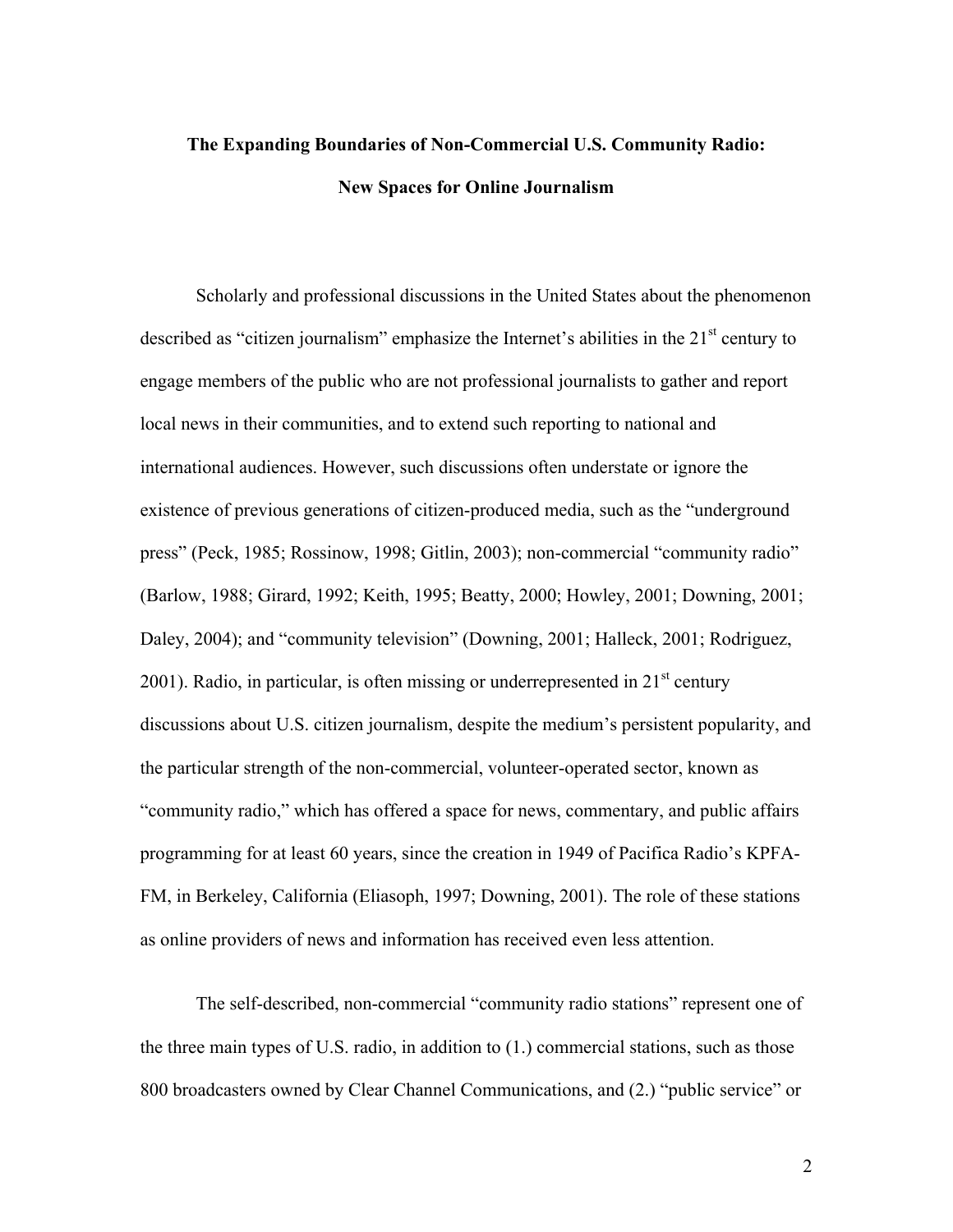"public" radio stations, such as the 800-member National Public Radio network. In contrast, community radio stations follow non-commercial models for local radio, emphasizing the role of citizen broadcasters over professionals, and a listener-supported model of financial contributions and volunteerism (Howley, 2001).

In 2009, when many traditional media organizations are reducing or abandoning their operations in cities and towns across the country, the community radio sector is expanding its presence, on the airwaves and online; forming new stations and networks; and undertaking new endeavors to deliver local news, making the phenomenon extremely timely to study. This study examines how radio journalism conducted outside of traditional newsrooms, by members of the public instead of professional journalists, is expanding its boundaries within the community radio sector, on the air and on the Internet. The actors include "Full-power" stations that reach entire cities and regions, and a newer class of "Low-power" FM (LPFM) stations, which reach smaller local audiences in neighborhoods and small towns and are less expensive and more accessible to operate than the larger stations.

 As more communities become licensed to build and operate non-commercial, citizen-produced radio stations, and as more stations engage in producing local news and public affairs programs, new spaces for non-commercial news will emerge, on the air and online. While it has been common for such stations to be presented as examples of "alternative media" in local communities, this study suggests that the current emphasis on "citizen journalism" makes it appropriate to discuss community radio as a vehicle through which members of local communities might not only gain a voice in the local

3